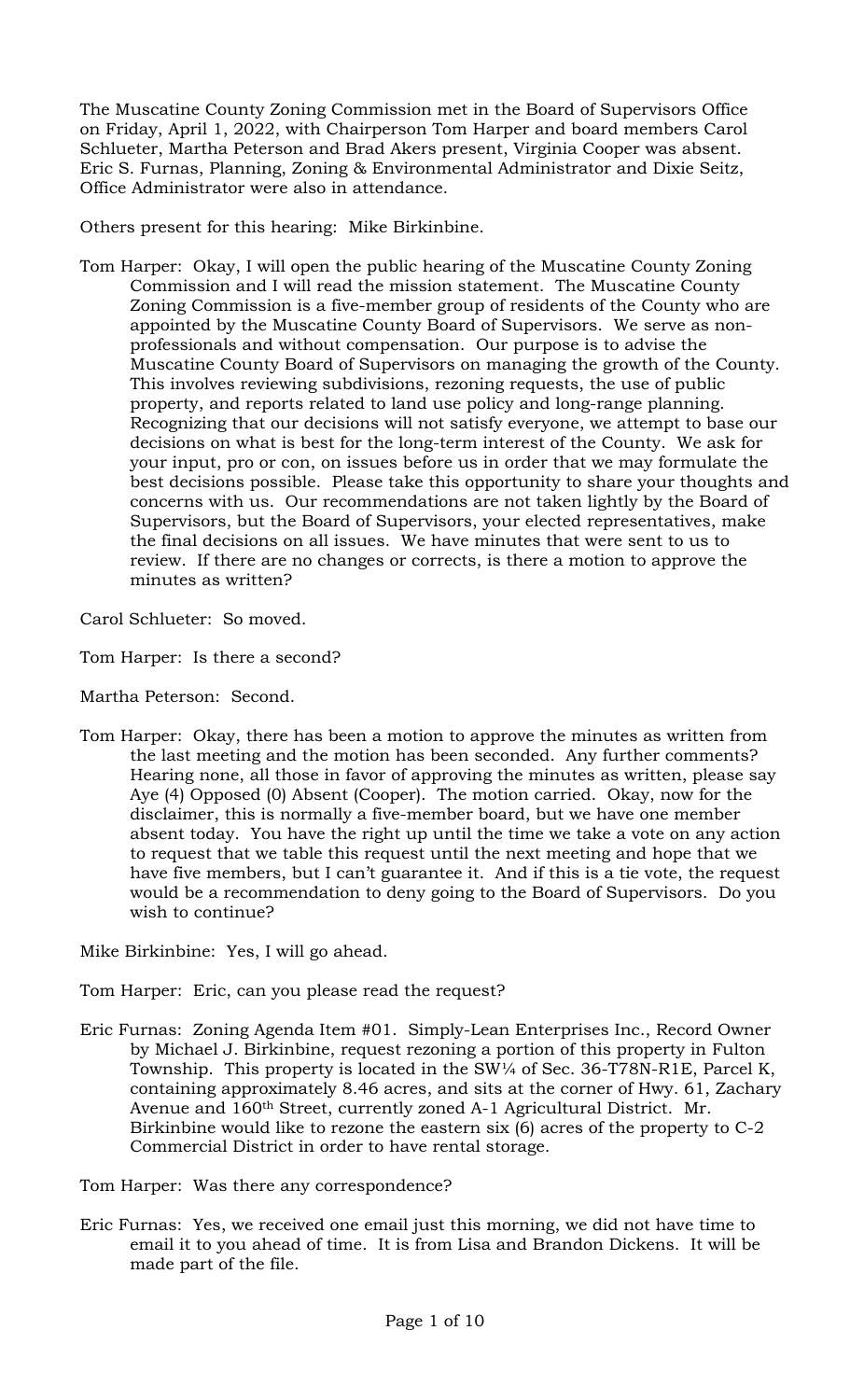This email is in response to agenda item #1 for today's zoning meeting, concerning the land owned by Simply-Lean Enterprises. As nearby landowners, we are absolutely against this proposition for the following reasons:

1. Storage facilities attract theft and crime at a higher rate than agricultural, residential, and even other commercial facilities. Given the location is on the very border of the Muscatine County line, it could take law enforcement considerable time to arrive on scene should an incident occur.

2. Being in close proximity to highway 61 and semis frequenting SSAB, traffic is already high at this area, and adding a commercial property would only confound matters. If the proposal is for outdoor storage, including RVs, busses and the like, this could also create traffic flow issues as these large vehicles are attempting to enter/exit/turn/back into the property.

3. The land is not currently set up for storm water runoff. There are not sufficient ditches or drainage on site. This would create significant water flow issues for the neighboring lands and waterways.

4. Altering a property from Agricultural to Commercial is a significant, broad change in the feel of the community. We, as surely most of the others living in the area, chose to live there due to its rural setting and lack of commercial development. Putting in a high-traffic business would significantly change the structure of our neighborhood for the worse.

5. The corner of 160th Street and Zachary Avenue is a designated bus stop, and our children will be there daily. This is concerning as there would be increased traffic and clientele from the storage facility that could also linger in the area.

6. As a storage facility, the clientele would likely be given 24/7 access to the property and could therefore come and go at any hour of the day and night. Our portion of 160th Street is a dead end road with only 2 houses on it. This change would pose an unwanted invitation to numerous visitors on our street throughout the night.

7. This proposal does not serve the community's needs, as there are already indoor and outdoor storage facilities within a mile that have openings. This proposed storage facility would be better suited to the Blue Grass business park, just up the road. Blue Grass created that development to keep businesses contained in one area, and not dispersed in residential/agricultural zones.

8. The community often complains of the lack of farmland, as new housing developments swallow up fields. This would further that complaint as it would consume several acres of farmland and turn it into a solid surface property.

In sum, we moved to this area because of the rural setting, lack of traffic on our dead end road, and because we felt it would be a quiet, safe place to raise our family. This proposal is a poor decision for the community for several safety and environmental reasons and does not fill a need. This business would be better suited in a commercial space that has already been set up, so that this land can remain agricultural. Denying this proposal is the best outcome for all.

We submit this commentary as concerned landowners, and welcome any and all questions the commission may have. Thank you, Lisa and Brandon Dickens, 3922 160th Street, cell 563-381-7796

That is all that we received as far as correspondence.

- Tom Harper: Alright, would the applicant please state their name and tell us about your request?
- Mike Birkinbine: Good morning, my name is Mike Birkinbine, 3957 Hwy. 61. I have some documents, can I bring to you? You might have some similar ones, but I just thought I would bring them to you. This 8.46 acres, my wife and I purchased… oh I don't know, it's probably been five or six years ago. We purchased it for the sole reason for us to keep an eye on it, because it used to be grown up in weeds and everything. So we wanted to kind of take care of it like our property. Then as times went on… I thought it was a great spot to put storage in, outdoor storage. So I am requesting that the zoning be changed from the A-1 Agricultural District on the six acres to C-2 Commercial District, based on Eric's comments to me on what we want to do. I am requesting that. The goal for that, because we live close by, we can keep our eyes on it. And again,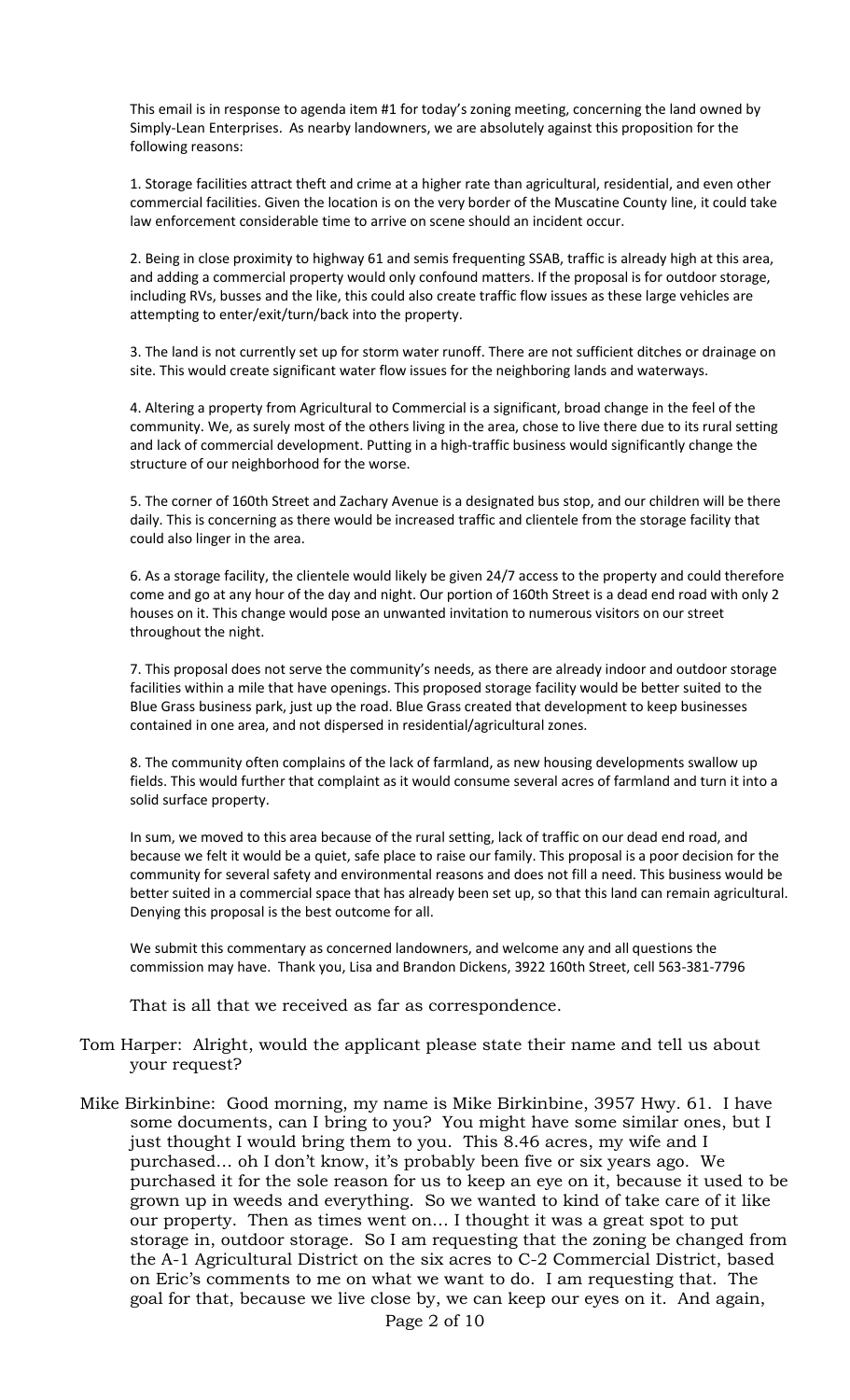it's going to be right there on the west side and we can see it from our home. All I am looking for right now is some outside storage out there with a chain link fence around it. That's my request.

- Tom Harper: Is outside storage facilities not a permitted use in C-1 Commercial District?
- Eric Furnas: Correct, it requires the C-2 Commercial District.
- Tom Harper: Okay, so that's why we are asking for C-2 Commercial District on this?
- Eric Furnas: Yes.
- Tom Harper: Does the board have any questions?
- Martha Peterson: Yes, when you are talking about outside storage, are you talking about trailers? What kind of outside storage?
- Mike Birkinbine: More like recreational type vehicles was kind of my thought. So campers, RV's, boats… that's the type of stuff that I am looking for.
- Carol Schlueter: So you are not going to put a building up?
- Mike Birkinbine: No.
- Carol Schlueter: It's just going to be a chain link fence?
- Mike Birkinbine: Yes, at this point that is all I am going to do. Because I have done some research with people that have had storage with buildings and in some cases they feel like the outside storage is just the best approach. I am looking at it for a little bit of income to pay the taxes and upkeep on it.
- Carol Schlueter: But the chain link fence would be … would the people have access to it? Would it be open all the time or just locked?
- Mike Birkinbine: It would be locked.
- Carol Schlueter: And you'd probably have it lit up?
- Mike Birkinbine: Only very low. It would have to have a couple of lights on it, but one thing… anyone that goes to Phoenix or Arizona, one thing about lights, they keep their light levels low because I don't want a lot of light around there. I live just next door to it, so that's not my intention.
- Carol Schlueter: Okay, so this six acres now, is that hay ground now? Is somebody cutting hay off of there now? Or what is it being used for right now?
- Mike Birkinbine: I've been mowing it, last year I did have somebody cut it, but it's not good stuff. I mean, instead of just bush-hogging it, I decided … why not let somebody bail it. And that's what I have done with it.
- Carol Schlueter: Okay, Eric, if this gets approved and this six acres is rezoned to C-2 Commercial District, this whole parcel stays as one parcel, or does it get split?
- Eric Furnas: If it were to be approved, since he has provided such a specific measurement, which I told him that it would be able to be identified what portion would be rezoned…that it could remain as one entire parcel. So it could be a parcel that could have two zonings.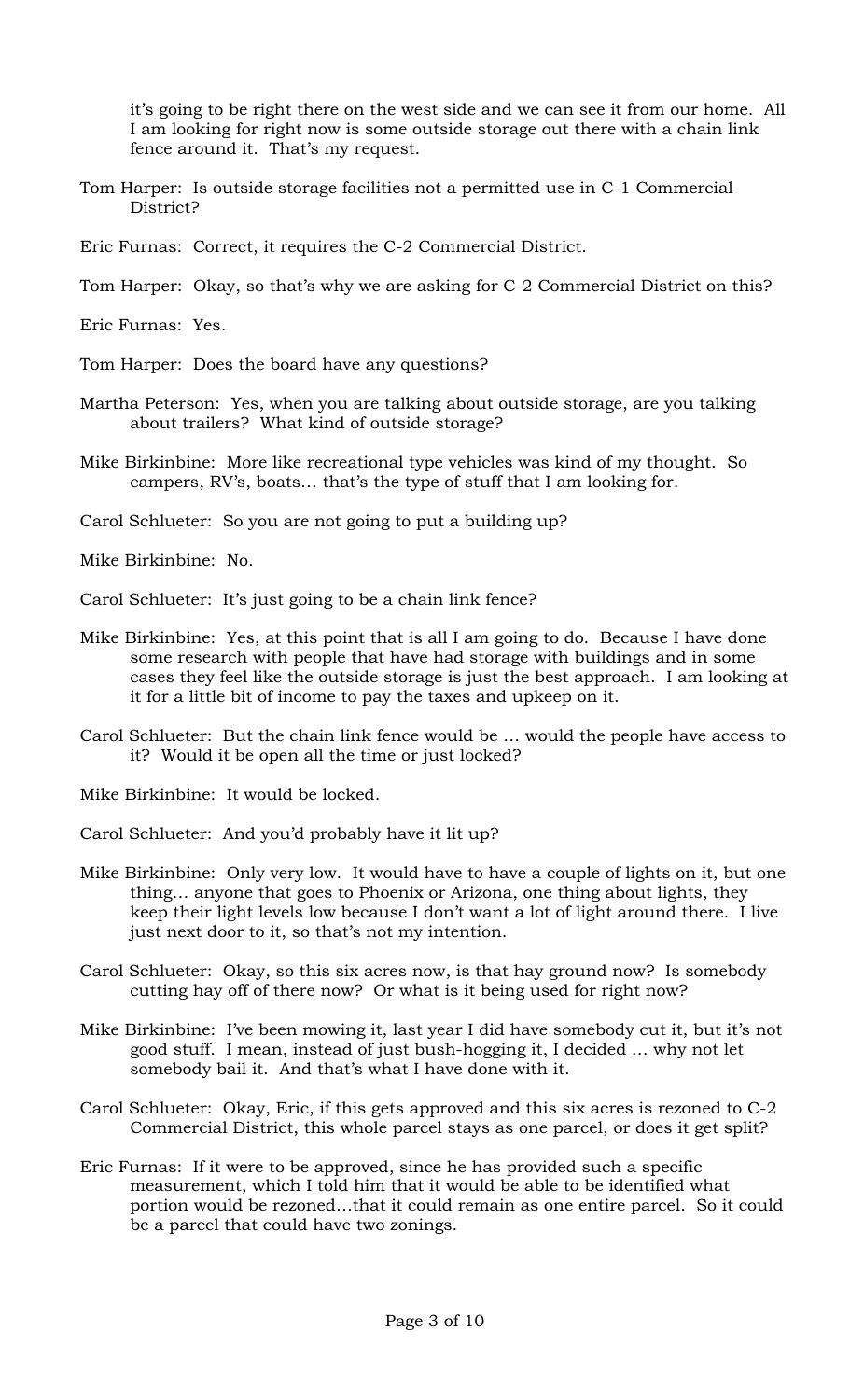- Carol Schlueter: Okay, so if rezoned … down the road this six acres could be split off and sold to somebody else and they could use it for anything that is listed in the C-2 Commercial District?
- Eric Furnas: Okay, so are you asking about a portion if it's rezoned?

Carol Schlueter: Yes.

- Eric Furnas: Yes, if it was successfully rezoned and it was split or he could sell it as a whole with the partially zoning, but yeah if it was rezoned to C-2 Commercial District it allows any of the permitted uses in C-2 Commercial District.
- Carol Schlueter: So I didn't get the list, so explain to me. In C-2 Commercial District can a gas station go there?

Eric Furnas: Yes.

Carol Schlueter: A restaurant?

- Eric Furnas: Yes, any of the land uses that are permitted in C-1 Commercial District and C-2 Commercial District would be allowed, so bars, restaurants, gas stations, convenience stores, nothing industrial but basically all of the permitted commercial uses.
- Carol Schlueter: I mean, where it is located, to me, I think it's a good spot. Like I said, it's good for a Casey's or something like that. So if someone were to come to Mike and say hey, I'm interested in doing a business here, he could put the building up and lease it out, right? But he couldn't sell off part of it?

Eric Furnas: He would have to go through subdivision proceedings to split it off.

Carol Schlueter: But he could?

- Eric Furnas: Sure. Once it's C-2 it could be divided up, he could have storage, he could lease out a space for a Casey's on there, or something like that.
- Tom Harper: Anything could be possible once it's rezoned to C-2 Commercial District for anything in the listed permitted uses under C-2.
- Eric Furnas: Right.
- Carol Schlueter: So this … what we are being asked to do, it's not considered spot zoning?
- Eric Furnas: It's not really… this one is a little tricky. Mike and I had multiple conversations and we looked at different things. Because there has been recent residential zoning in this area, but as we kind of drilled down and looked at it deeper and looked at this particular intersection… Yes there is some rural residence in that area, it has been there for a long time. It's not residential zoned, other than where Mr. Birkinbine lives and Mr. Ferris lives. But if you look at this as a corridor into Blue Grass, from a long-term standpoint, particularly because Zachary Avenue is already an industrial avenue corridor… I mean, since the steel mill was allowed south of this location, that is a main arterial road for heavy industrial traffic. So as I think about future land use, I don't know that that immediate intersection is really ideal for additional residential development because of the amount of heavy trucks using that intersection. So you start looking at what are the other and best uses for it. They are not agriculturally… economically viable agricultural units there, there is not a large swath of agricultural ground there. It's not prime farm ground. So obviously it is within a two-mile limit of the city of Blue Grass. It's a corridor coming into Blue Grass. It already accommodates heavy industrial traffic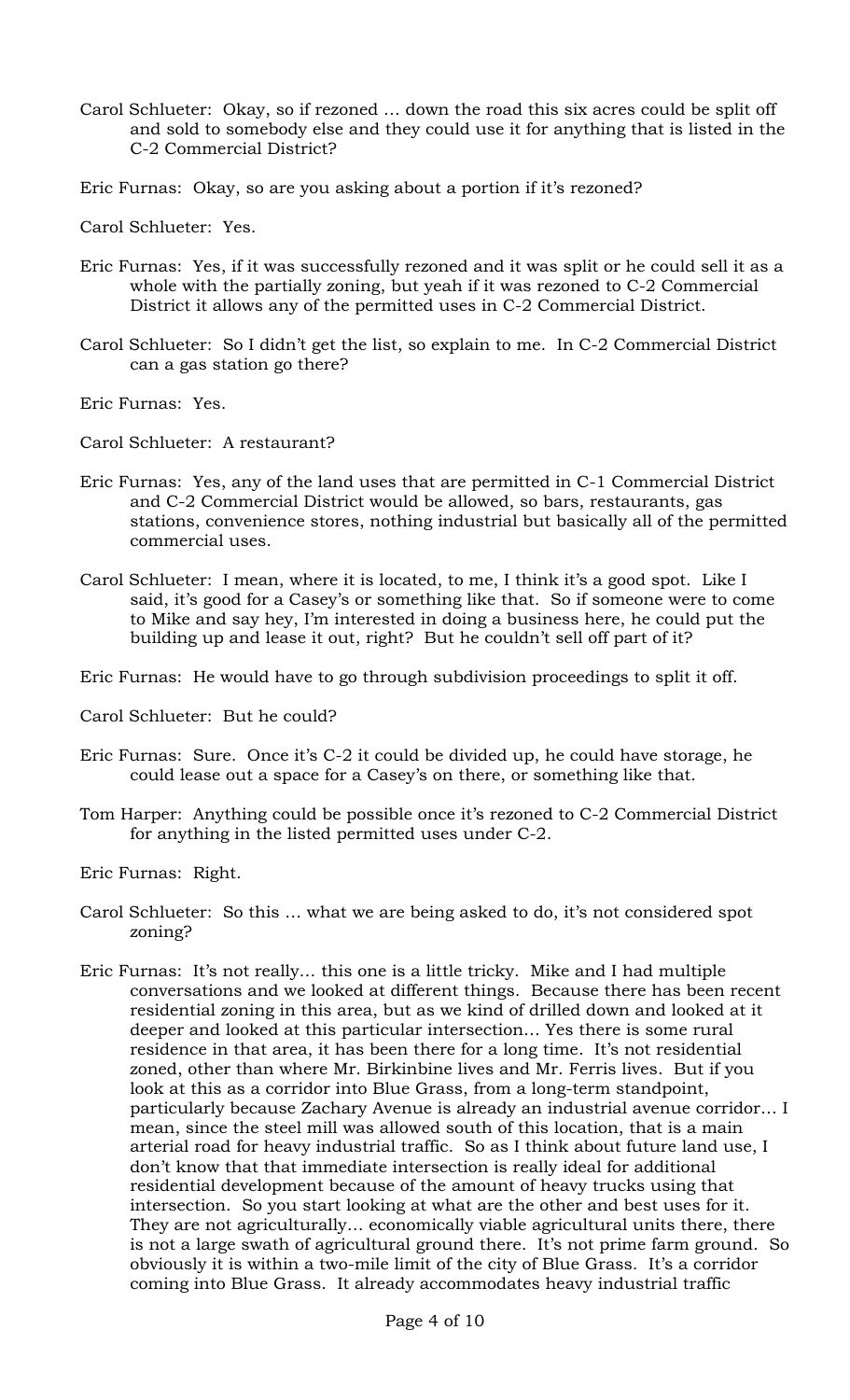turning down Zachary. So I think in the long-term standpoint we probably want to look away from encouraging residential… at least on the south side of Hwy. 61. Maybe north of Hwy. 61 for residential zoning, because the trucks are not turning north. But yes there is C-2 just to the east already, it's Ferris's property.

- Carol Schlueter: Ferris is C-2?
- Eric Furnas: Yes, a portion of it is. He owns some that is zoned R-1 and some that is C-2.

Carol Schlueter: Did we change that or how did that get changed?

Eric Furnas: That was changed to C-2 quite a while ago and then he recently changed part of it to R-1 and built a house on it.

Carol Schlueter: Oh, so we rezoned it back for him to build a house on it?

- Eric Furnas: Yes. I think it is time to take a long term look at the use of this area. I would probably not recommend any additional residential zoning moving forward, simply because that Zachary Avenue is going to be forever heavy truck traffic. And I think a large amount of traffic too. It's a fully paved road, it's an industrial road.
- Mike Birkinbine: The industrial… with SSAB down there, the truck traffic through the week is just tremendous. Although we do have housing developments down there. So what I am trying to accomplish here is not going to disrupt anything from that standpoint. Across from us where Blue Grass annexed that piece in, we don't know what they are going to do with that. I have heard rumors, but that is across the street.

Carol Schlueter: What do you mean across the street that they annexed?

Brad Akers: Across 61?

- Eric Furnas: Yes, across from that there is a property that was Egolf Industrial Services Inc. that the City of Blue Grass annexed.
- Carol Schlueter: To the north of Hwy. 61?

Eric Furnas: Yes.

- Mike Birkinbine: It used to be our farm by the way. The ground that says Blue Grass in purple on the corner, that used to be our farm years ago.
- Tom Harper: So where your house is, is that still A-1?
- Mike Birkinbine: My house is zoned A-1.
- Eric Furnas: But then he also has a large piece where the pole barn is, that's R-1.
- Carol Schlueter: So where did they annex? I can't figure that out.
- Tom Harper: It's outlined in purple at the top.
- Carol Schlueter: So that has been added into Blue Grass? (everyone talking at once looking at the aerial) Where is that guy that built that building without…

Mike Birkinbine: That's it, it's Egolf and then Blue Grass annexed it.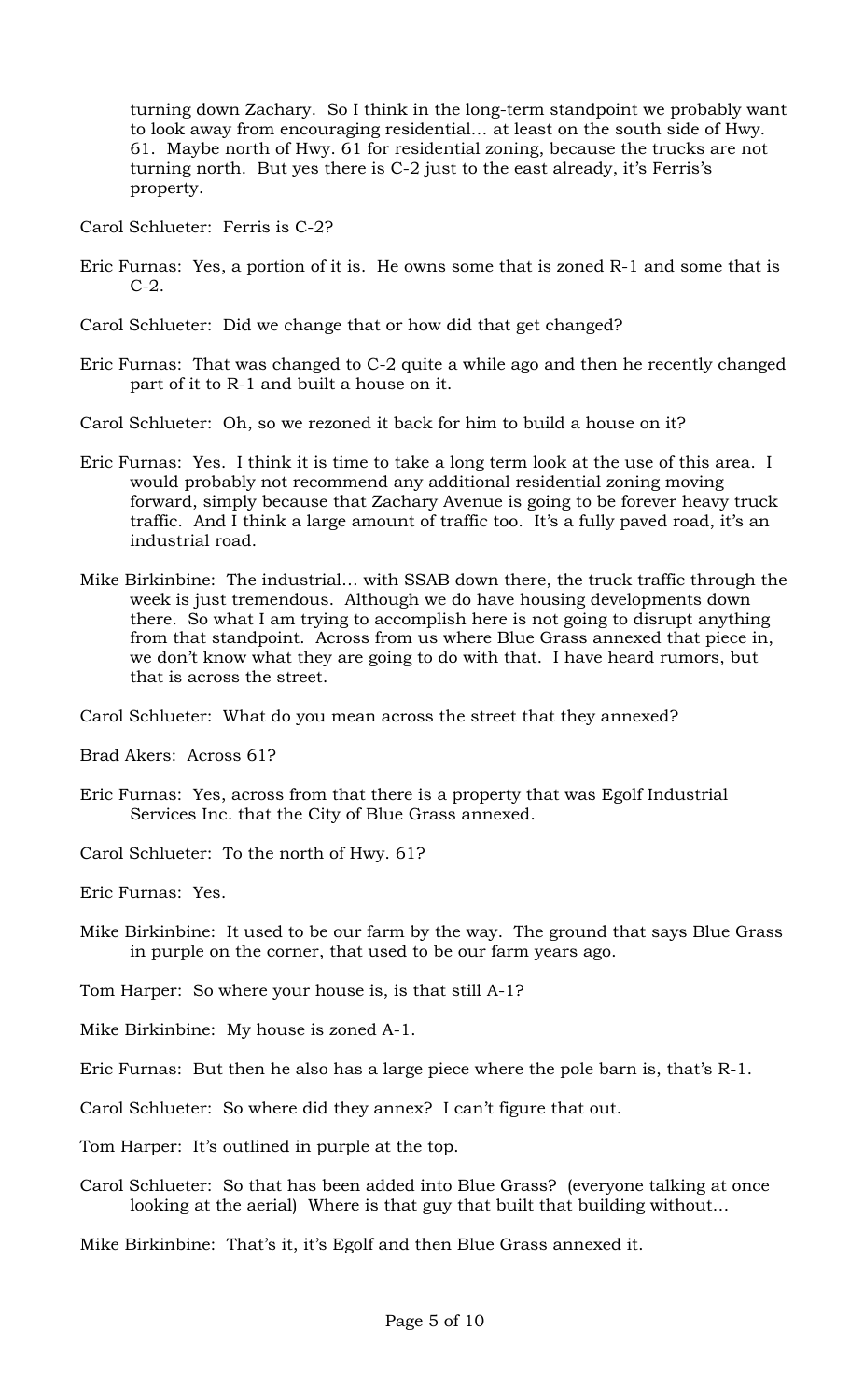Tom Harper: So according to this then that line also goes west behind those other properties.

Eric Furnas: Yes.

- Mike Birkinbine: Yeah, I think it incorporated all of Egolf's farm.
- Tom Harper: Was that voluntary?
- Eric Furnas: Yes, he worked with the City of Blue Grass to do that.
- Tom Harper: Just like Bermel's was out there by Ripley's.
- Carol Schlueter: So this drawing that you have, is that showing buildings that you are putting up? It's marked here as driveway.
- Mike Birkinbine: No that's just outside parking, that's not a building.
- Carol Schlueter: No not a building, I'm sorry. But where you got a driveway here, is that there already?
- Mike Birkinbine: Yeah, the driveway is there already. All I want to do is just fence this off.
- Martha Peterson: How big of an area are you thinking?
- Mike Birkinbine: It's about three-quarters of an acre.
- Carol Schlueter: So then you would have room to do something else there?
- Mike Birkinbine: Oh yeah, I would have lots of room.
- Carol Schlueter: Maybe room for a drive thru coffee shop? (laughter)
- Martha Peterson: What is the zoning of the business that is down the road from there that they do dressing deer?
- Carol Schlueter: Yeah, on the north side of Hwy. 61?
- Eric Furnas: Yeah that was Fowler's, it's zoned C-1 Commercial District.
- Carol Schlueter: Really we changed that to C-1?
- Eric Furnas: That in my mind could be spot zoning because it's farther out from the city limits. You know if you look at were the city limits has extended to there's a lot of things that would point towards development in this area. It is very near existing city limits with water and sewer can readily be extended as commercial businesses pop up. Again, had Zachary not be used for the main artery to the steel mill it may not have been the most ideal for commercial use and we might have continued to look at residential development. But I think because of the industrial traffic on that it lends itself … the immediate area of that traffic area lends itself more to commercial than it does to residential.

Brad Akers: What do you suppose the traffic count is on Zachary a day?

- Eric Furnas: I would hate to venture a guess. I mean, it's significant.
- Brad Akers: Five or six thousand cars a day?
- Eric Furnas: Well it's also trucks hitting Jake brakes as they pull up to the stop sign on Zachary to go onto Hwy. 61.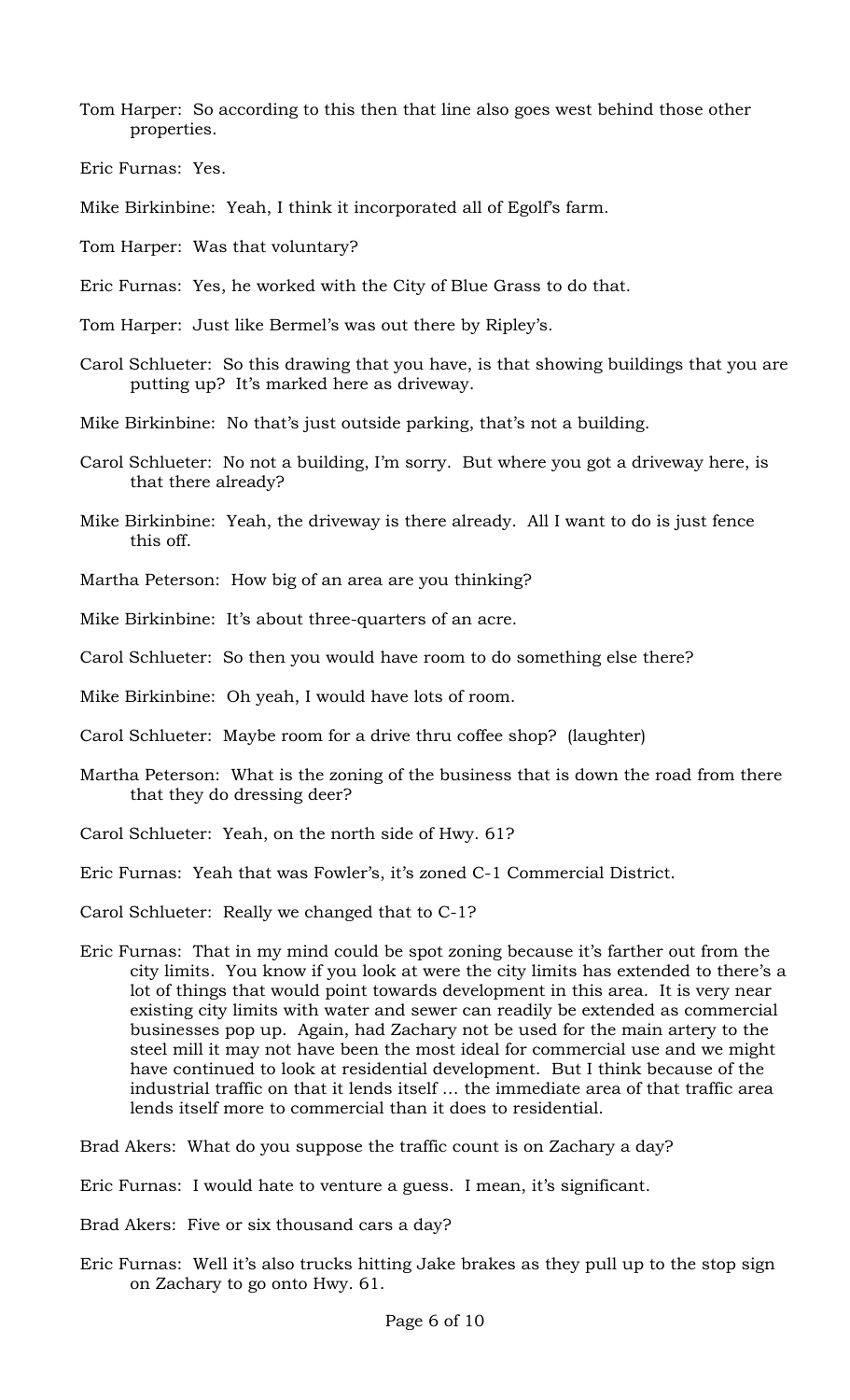- Mike Birkinbine: Yeah, I would have loved for them to have had a different entrance because I was literally building my house when I found out that the steel mill had been rezoned with my property right there, because at that time I was on a dead-end.
- Carol Schlueter: Yeah.
- Eric Furnas: Yeah, and that's something that I think we just have to take into consideration about the zoning down at IPSCO and this is one of the main entrances for it. It impacts the area all the way out to Hwy. 61 potentially.
- Carol Schlueter: Okay, I read the letter from your neighbor. Did you read the letter from your neighbor? Do you know your neighbors?
- Mike Birkinbine: I talked to Radetzki, I never talked to those neighbors. I will make a statement, they own storage facilities in Scott County.
- Carol Schlueter: These people do?
- Mike Birkinbine: Yes, Space Station at ??... I had no idea, I mean, they could have contacted me and I would have talked to them. I went and talked to Mr. Radetzki and we had a conversation.
- Carol Schlueter: They live in the next property there?
- Mike Birkinbine: Yeah, they live next to him.
- Eric Furnas: And I would point out, and you already kind of pointed out Carol, this request is not proposing to rezone the entire property. We sat down with Mr. Birkinbine and we talked about different things, because there are some residential uses in this neighborhood. So he wanted to just rezone a portion of the property, which would stop short of those driveways. So it wouldn't increase traffic going past the two residences that are down there already. Now, there is always an argument that could be made, now can they see the light, can they hear the cars? But I think taking as a whole for traffic on Zachary with semi's loaded with whatever coming and going...
- Brad Akers: Well they aren't far from Hwy. 61 either.
- Eric Furnas: Right and that's the other thing, and I think I pointed that out in the development report, Hwy. 61 and Zachary Avenue has approved DOT turning lanes for large traffic counts already. So sometimes when we talk about a commercial enterprise going on a highway like this… if there's not a turn lane or an established appropriate intersection, it's a challenge and this has all of that already because of Zachary's use. It's designed for heavy traffic flows. Obviously, even if he had 60 campers parked there, is the traffic count on Hwy. 61 going to drastically increase? I don't believe so, not for an outdoor storage facility, even if it was a convenience store.
- Brad Akers: It would be a good spot for a convenience store.
- Mike Birkinbine: That's not my intent.
- Brad Akers: I understand that.
- Eric Furnas: Well you all have to look at the potential uses in the zoning, and again I'm not specifically speaking of the outdoor storage.
- Carol Schlueter: I think it would be a good place for a drive thru coffee shop. Oh well… So how many do you think you could store in there?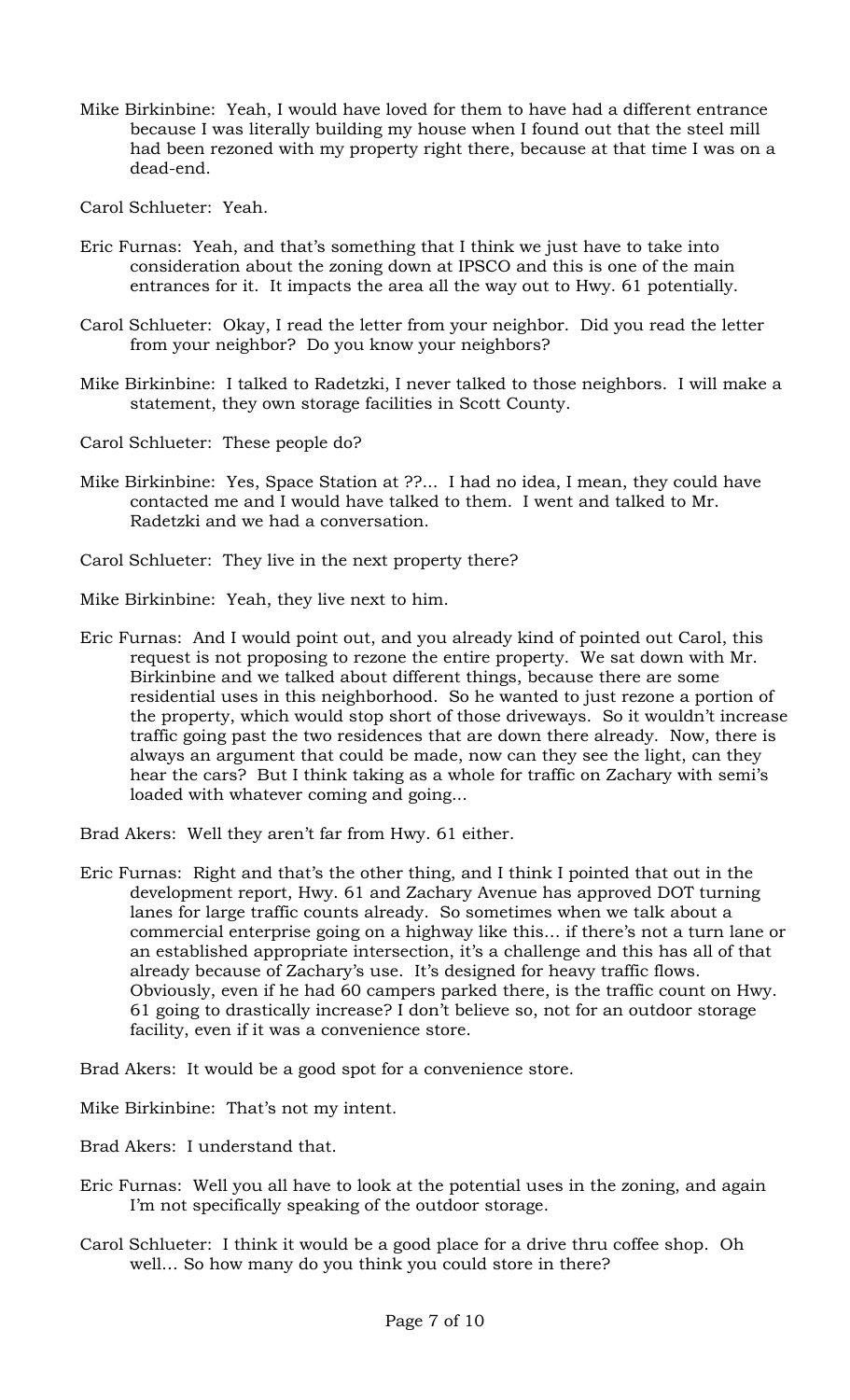Mike Birkinbine: Well my anticipation, if you look at the one page there that I have, I'm looking at 56 total spots to start. I don't know if it's going to be that many or not. I still have to go through the process of looking at the cost, as far as putting the lot in. But that's my plan.

Carol Schlueter: So this is not a definite plan then?

- Mike Birkinbine: This is my plan.
- Brad Akers: So you'd gravel it and fence it in?
- Mike Birkinbine: Yes.
- Carol Schlueter: And it slopes there, there's no problem with drainage or anything like that Eric?
- Eric Furnas: Well anytime there's construction we would have to work with the owner to address any stormwater issues.

Carol Schlueter: Okay.

- Mike Birkinbine: Everything flows down. Mr. Radetzki, that was one of his questions to me. We went all through it. One of the things that I did on my property, which you may or may not know, we get all the water from Hwy. 61 and it goes across all of our properties. I did put a pond in and I have something on my place that helps limit some of the flow and the mad rush that comes down there. So I talked about it with him and the only question he brought to me was another driveway at the end and there's a plugged culvert and some of the water does not flow like it should going down that way. I talked about that if this comes to fruition, I will go down and talk to the County Engineer's Office about can we clean that culvert out. We should do that anyway, but that is beside the point. But he had no issue with it and that's why he is not here.
- Eric Furnas: But we do have a process in place as far as the site plan approval for commercial properties and we would work with him on the appropriate storage and retention of water.
- Tom Harper: Yeah and that's another thing, even though it's a flat lot it is still subject to building permits?
- Eric Furnas: Not if there is not a structure, no. There might be electrical if he wants to put in lights.
- Carol Schlueter: So again, if it's rezoned and down the road… and I know this is what Mike is planning and what he wants to do, but if it's rezoned then anything can go in that's under the C-2 Commercial District permitted uses?
- Eric Furnas: That's correct. You need to make your decision based on the impact of the area and whether this is a good area for commercial use, not just a storage lot alone, but the potential uses of C-2 Commercial District.

Carol Schlueter: Right.

- Tom Harper: But beings this is close to other properties in the area, yes it can impact it, but we have dealt with this before.
- Carol Schlueter: Yeah, I know.
- Mike Birkinbine: Yeah, it's industrial two and a half miles down the road.
- Carol Schlueter: Yeah, I was concerned with spot zoning and stuff like that.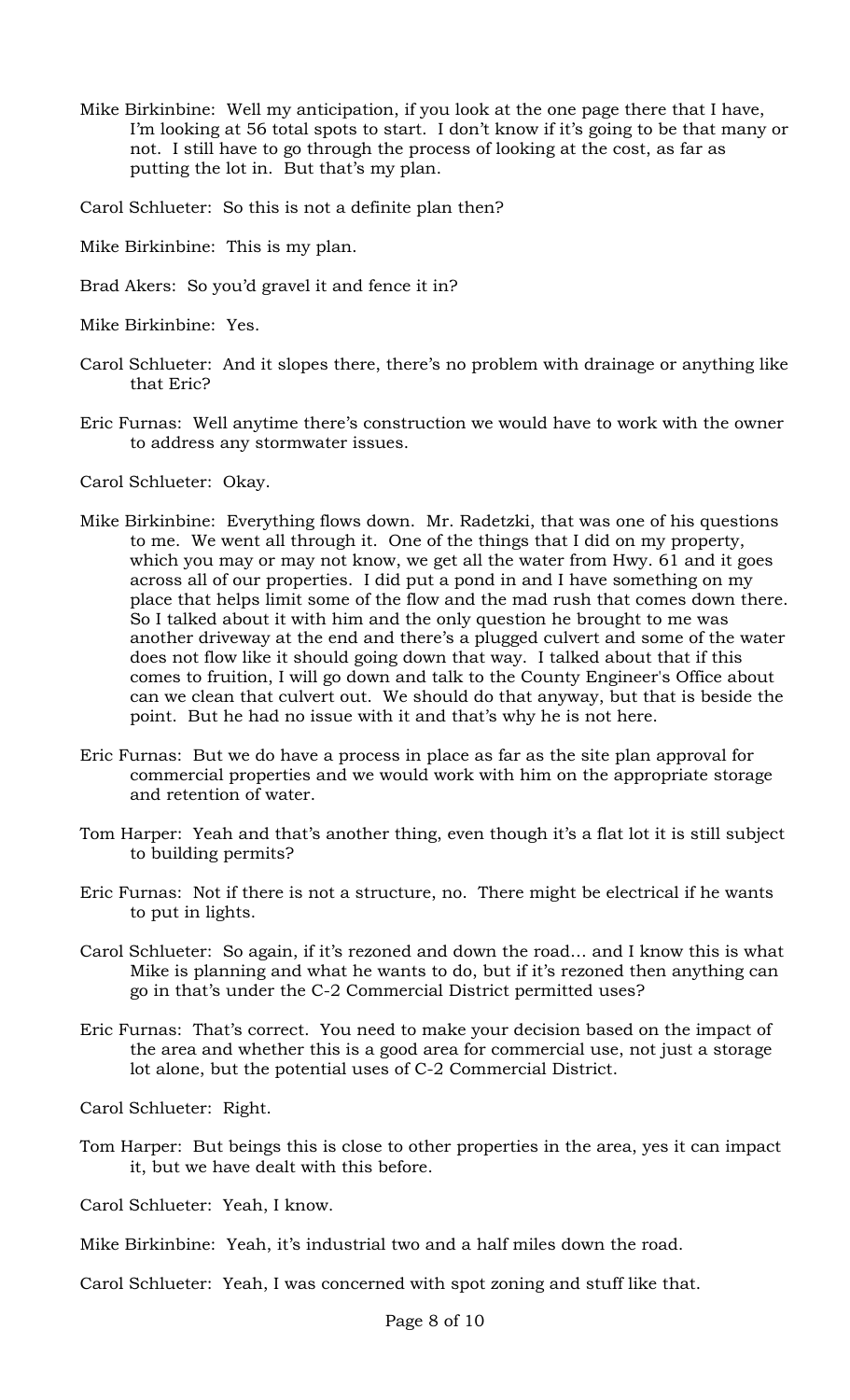Eric Furnas: Yeah, I think that is a valid concern, but there is always a time that I think we have to start somewhere and you almost have to put a stake in the ground and say hey, because of the traffic count, and the type of traffic on Zachary, what is the highest and best use realistically for that particular intersection.

Carol Schlueter: Yeah, I agree.

- Eric Furnas: Unfortunately there are times when you look to developing things towards commercial and industrial, there are always some existing property owners that may be impacted. But we have to establish commercial and industrial someplace. And if you just look at the current use of that road, the proximity to Blue Grass, this is considerably more ideal for C-2 than other places off of Hwy. 61 that don't have the IPSCO traffic already.
- Carol Schlueter: Okay, so to the south and south of where Mike lives, there are houses already that are going down on Zachary, right? Did they get notice of this?
- Eric Furnas: Every homeowner within 500 feet received a notice.

Carol Schlueter: And we have not heard anything from them?

Eric Furnas: No, we just received that email right before coming to this meeting.

Carol Schlueter: Okay.

Dixie Seitz: But we also placed it in the paper and on our website.

- Carol Schlueter: Okay, thank you.
- Tom Harper: Okay, is there any other questions or comments? If not, is there a motion to close the public hearing?

Martha Peterson: I will make a motion to close the public hearing.

Carol Schlueter: I'll second it.

- Tom Harper: Okay, a motion has been made and seconded to close the public hearing. Any other discussion? Hearing none, all those in favor of closing the public hearing please say Aye (4) Opposed (0) Absent (Cooper). The public hearing is closed. Now the Zoning Commission can discuss this or take action on this.
- Carol Schlueter: I have a question for Eric, did you have any other comments that we haven't discussed in regards to this?

Eric Furnas: No.

Carol Schlueter: Okay.

- Tom Harper: Any other discussion or comments by the board? If there is nothing else, does anyone on the board care to make a recommendation to the Board of Supervisors on this, one way or the other?
- Martha Peterson: I will recommend to the Board of Supervisors that this rezoning request be approved to rezone a portion of this property to C-2 Commercial in order to have an outside storage lot.
- Eric Furnas: Can you slightly amend that Martha, to just reflect… per the measurement selected? I think if you were to say just the East six acres would be sufficient. That way it is clear.